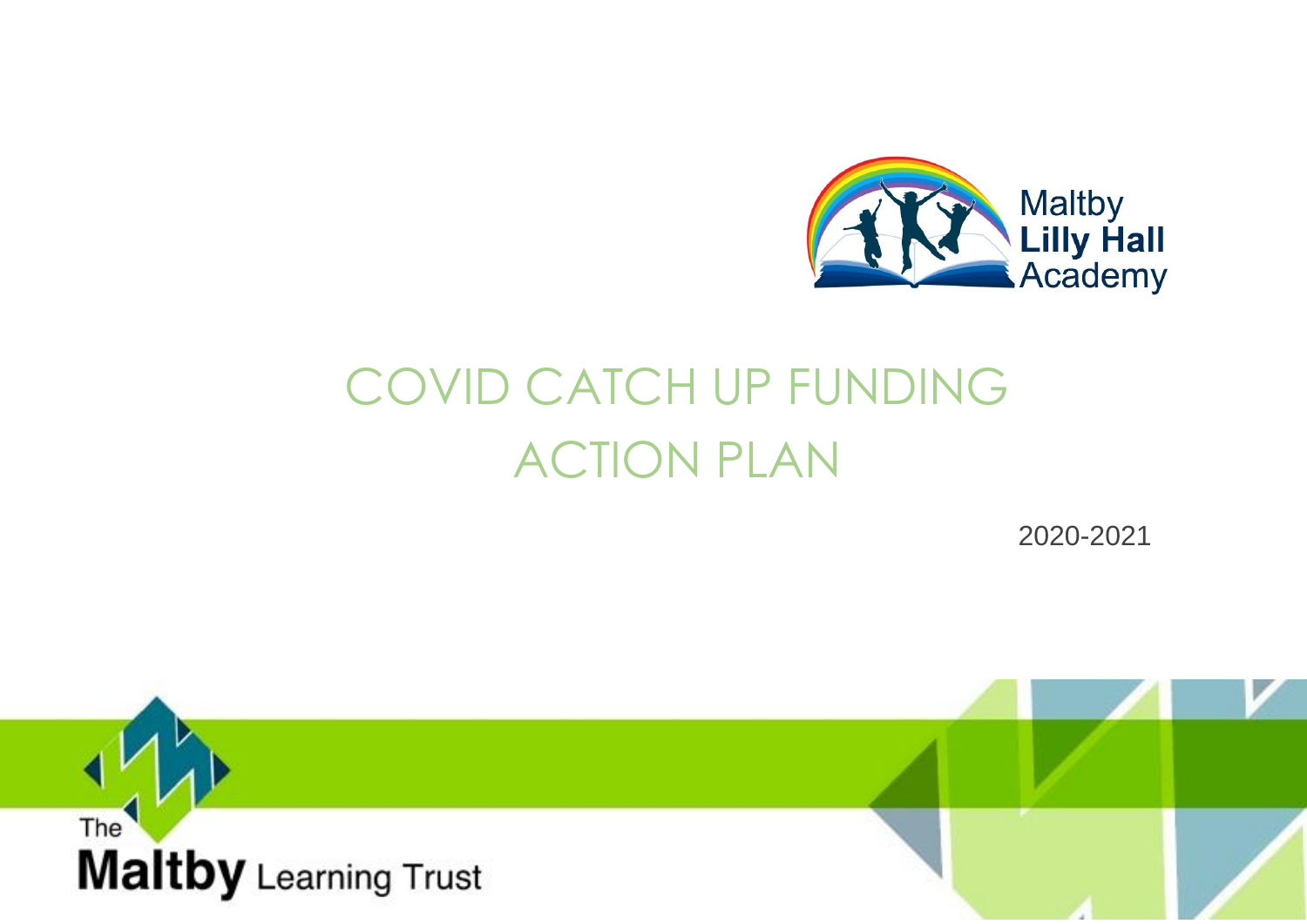## **School overview**

| <b>Whole School Cohort</b> |        |             |              |                      |  |
|----------------------------|--------|-------------|--------------|----------------------|--|
| <b>Number of pupils</b>    | Cohort | <b>Boys</b> | <b>Girls</b> | <b>Disadvantaged</b> |  |
| Reception                  | 60     | 26          | 34           | 3                    |  |
| Year 1                     | 44     | 21          | 23           | O                    |  |
| Year 2                     | 57     | 29          | 28           | 11                   |  |
| Year 3                     | 61     | 25          | 36           | 10                   |  |
| Year 4                     | 57     | 30          | 27           |                      |  |
| Year 5                     | 58     | 23          | 35           | Q                    |  |
| Year 6                     | 60     | 28          | 32           | 12                   |  |

|    | Barriers to future attainment due to COVID 19                                                |  |  |  |  |
|----|----------------------------------------------------------------------------------------------|--|--|--|--|
| А. | Lack of engagement in remote learning over the lockdown period leading to gaps in knowledge. |  |  |  |  |
|    | Emotional, physical and mental health issues arising from extended periods of absence.       |  |  |  |  |
| C. | ICT equipment lacks adequacy to fulfil recovery curriculum need.                             |  |  |  |  |
| D. | Attendance of children decreasing.                                                           |  |  |  |  |

| <b>Provisional Catch Up Funding</b> |         |
|-------------------------------------|---------|
| <b>Provisional Allocation</b>       | £31,840 |
| Autumn 2020 payment                 | £7.960  |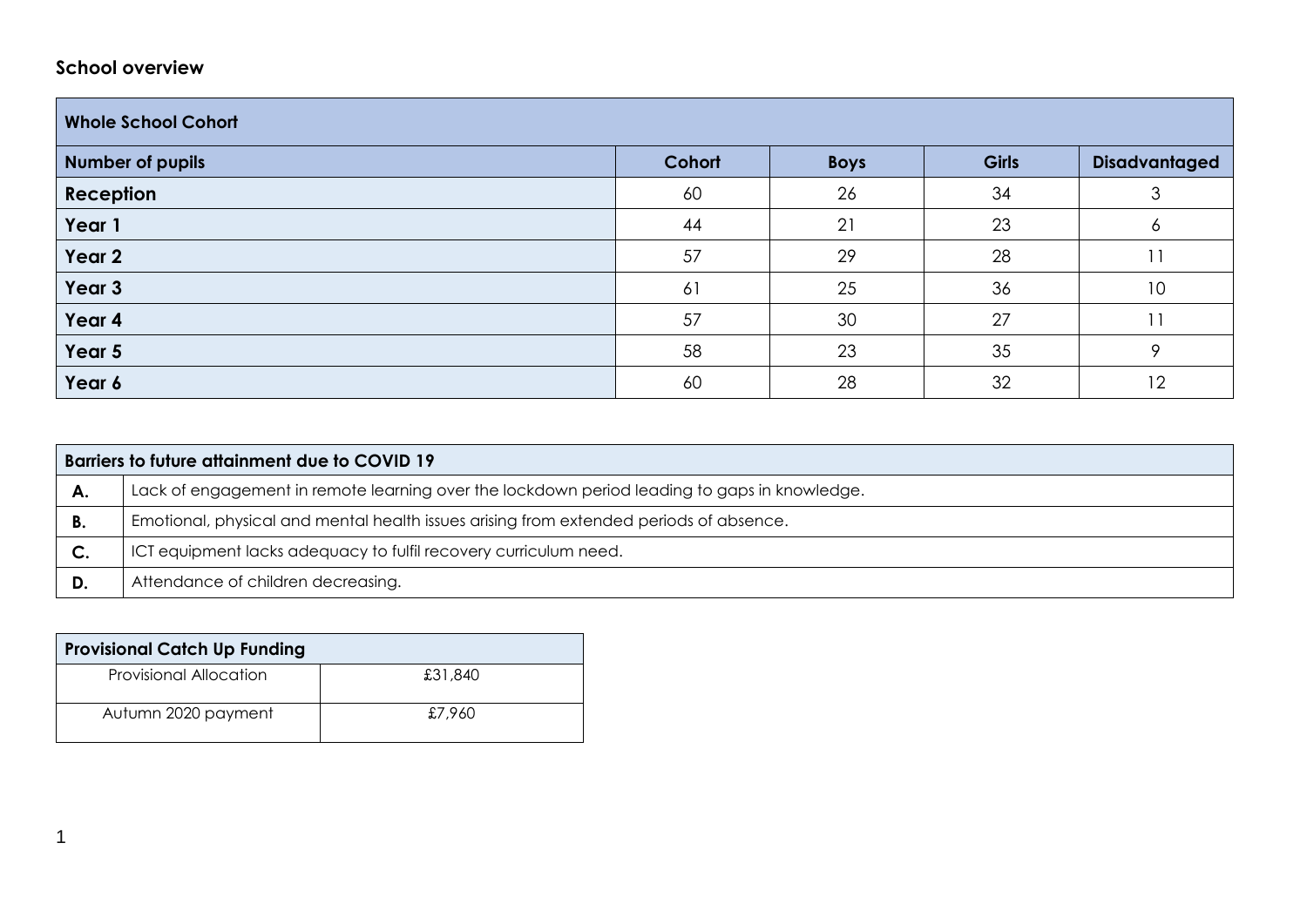## **Detailed plans**

The three headings below enable schools to demonstrate how we are improving classroom pedagogy, provide targeted support and support whole school strategies using a tiered approach endorsed by the EEF.

| Tier 1 - Quality of teaching for all                                                                                                           |                                                                                                                                                                                                                                                                                                                           |                                                                                                                                                                                                                                                                                                                                                                                                                             |                                                     |                                            |                     |  |
|------------------------------------------------------------------------------------------------------------------------------------------------|---------------------------------------------------------------------------------------------------------------------------------------------------------------------------------------------------------------------------------------------------------------------------------------------------------------------------|-----------------------------------------------------------------------------------------------------------------------------------------------------------------------------------------------------------------------------------------------------------------------------------------------------------------------------------------------------------------------------------------------------------------------------|-----------------------------------------------------|--------------------------------------------|---------------------|--|
| <b>Priority</b>                                                                                                                                | Chosen action / approach                                                                                                                                                                                                                                                                                                  | How will you ensure it is<br>implemented well?                                                                                                                                                                                                                                                                                                                                                                              | <b>Staff</b><br>lead<br>& cost                      | When will you<br>review<br>implementation? | <b>Review Notes</b> |  |
| Priority 1:<br><b>Ensure reading is the</b><br>main driver for re-<br>covery and high<br>profile for closing<br>gaps across all key<br>stages. | Read Write Inc phonics includes<br>systematic, daily teaching from F2 to Y2<br>and interventions beyond this for some KS2<br>children. Phonics screen to be undertaken<br>in October for current Y2 cohort and June<br>for current Y1 cohort (including Y1 mock<br>screens through the year to inform where<br>gaps are). | Read Write Inc to be restructured to<br>incorporate the class or year group<br>'bubbles' so that accurately<br>pitched and targeted group work is<br>high profile and not compromised.<br>Groups will work across the year<br>group class bubbles, creating the<br>capacity to ensure each group is<br>catered for. Extra sessions organised<br>above usual allocation for children<br>who require them.                    | SPr<br><b>SLT</b><br>£525                           | Spr 2                                      |                     |  |
|                                                                                                                                                | CPD on fluency in reading is prioritised.<br>Primary reading strategy is distributed and<br>understood by teachers.<br>Reciprocal approach used in KS2 is well<br>structured and clearly linked to broader<br>curriculum elements.                                                                                        | Fluency is prioritised in reciprocal<br>and RWI sessions. Monitoring is<br>robust and is centred around<br>ensuring reading is high profile in the<br>classroom. Reading corners are in<br>place and extra books ordered.<br>Books are high profile in classrooms<br>for use and linked to curriculum<br>areas.<br>Staff tutorial videos posted online<br>and additional AP and teacher<br>reading group sessions in place. | <b>SLT</b><br>RPe<br>Resourc<br>es &<br>CPD<br>£730 | Ongoing                                    |                     |  |
|                                                                                                                                                | High quality reading books prioritised and<br>made high profile in the classroom and as<br>part of home learning.                                                                                                                                                                                                         | All children in school have individual<br>reading books to take home which<br>are regularly changed and<br>monitored to be in line with ability<br>and need.                                                                                                                                                                                                                                                                | <b>RPe</b><br><b>SLT</b><br>£1000                   | Spr 2                                      |                     |  |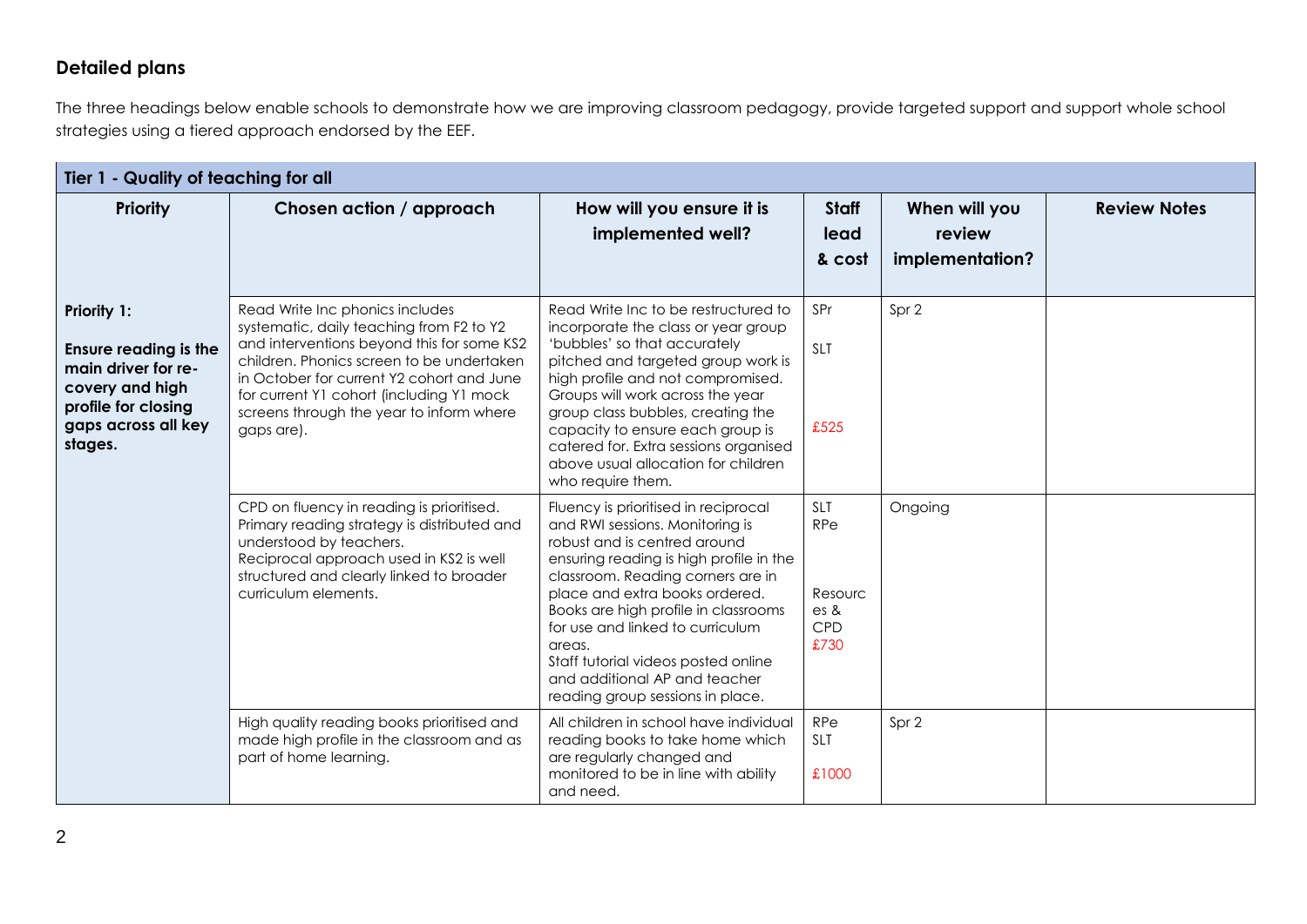| Tier 1 - Quality of teaching for all                                                                     |                                                                                                                                                                                                                                                                                                                  |                                                                                                                                                                                                                                                                                                                                                                                                        |                                                     |                                            |                     |  |  |
|----------------------------------------------------------------------------------------------------------|------------------------------------------------------------------------------------------------------------------------------------------------------------------------------------------------------------------------------------------------------------------------------------------------------------------|--------------------------------------------------------------------------------------------------------------------------------------------------------------------------------------------------------------------------------------------------------------------------------------------------------------------------------------------------------------------------------------------------------|-----------------------------------------------------|--------------------------------------------|---------------------|--|--|
| <b>Priority</b>                                                                                          | Chosen action / approach                                                                                                                                                                                                                                                                                         | How will you ensure it is<br>implemented well?                                                                                                                                                                                                                                                                                                                                                         | <b>Staff</b><br>lead<br>& cost                      | When will you<br>review<br>implementation? | <b>Review Notes</b> |  |  |
|                                                                                                          | Volunteers to be utilised in school to<br>promote reading and hear children read<br>on a regular basis.                                                                                                                                                                                                          | Parents and other adults who<br>volunteer to be assigned class<br>bubbles to hear children read.<br>Designated areas deployed to<br>ensure sessions take place.<br>Questioning and inference skills<br>along with fluency to be prioritised<br>to catch up on skills.                                                                                                                                  | <b>RPe</b>                                          | From w/c 28/9 weekly                       |                     |  |  |
| Priority 2:<br>Ensure assessment is<br>well targeted and<br>leads to tailored<br>curriculum growth.      | Baseline assessment tests used are NGRT<br>online reading tests, NGST spelling tests and<br>NFER maths tests for Y2-Y6. Y3 will complete<br>a Y2 maths SAT paper.<br>YARC papers completed for children<br>achieving well under age related<br>expectations.<br>Phonics screening check ongoing in Y1<br>and Y2. | Teachers trained on how to<br>administer the tests (by 9/9/2020).<br>Gap analysis and initial feedback to<br>be in by 5/10/2020. Gaps identified<br>then feed into action plan and<br>planning for recovery in each year<br>group. Additional provision assessed<br>and provided for from gap analysis.<br>Phonic screening results analysed<br>and RWI sessions and groupings<br>tweaked accordingly. | <b>RPe</b><br>Phase<br><b>SLT</b><br>£2466<br>tests | Spring 2<br>Ongoing for gap<br>closing.    |                     |  |  |
|                                                                                                          | Use of formative assessment through<br>OTrack is ongoing and used to inform<br>planning.                                                                                                                                                                                                                         | OTrack updated and children<br>moved into new year groups.<br>Formative assessment completed<br>against curriculum objectives.<br>Interventions identified and begun -<br>including 1:1 catch up work and<br>specialised programmes,                                                                                                                                                                   | Phase<br>RPe/SSe<br>£1125                           | Ongoing                                    |                     |  |  |
| <b>Priority 3:</b><br><b>Ensure remote learn-</b><br>ing is in place and<br>can easily be uti-<br>lised. | Purple Mash is updated and has been<br>adapted for new classes and teachers.<br>Subscription is valid for the year. All staff<br>are aware of procedure for administering<br>work on this platform.                                                                                                              | Purple Mash is used for homework<br>administration through the year in<br>KS2.<br>Any child who has to isolate is given<br>remote learning to do from the next<br>day after absence. This must be<br>linked to curriculum work being<br>undertaken in school.                                                                                                                                          | <b>SLT</b><br>Phase<br>RPe                          | Ongoing                                    |                     |  |  |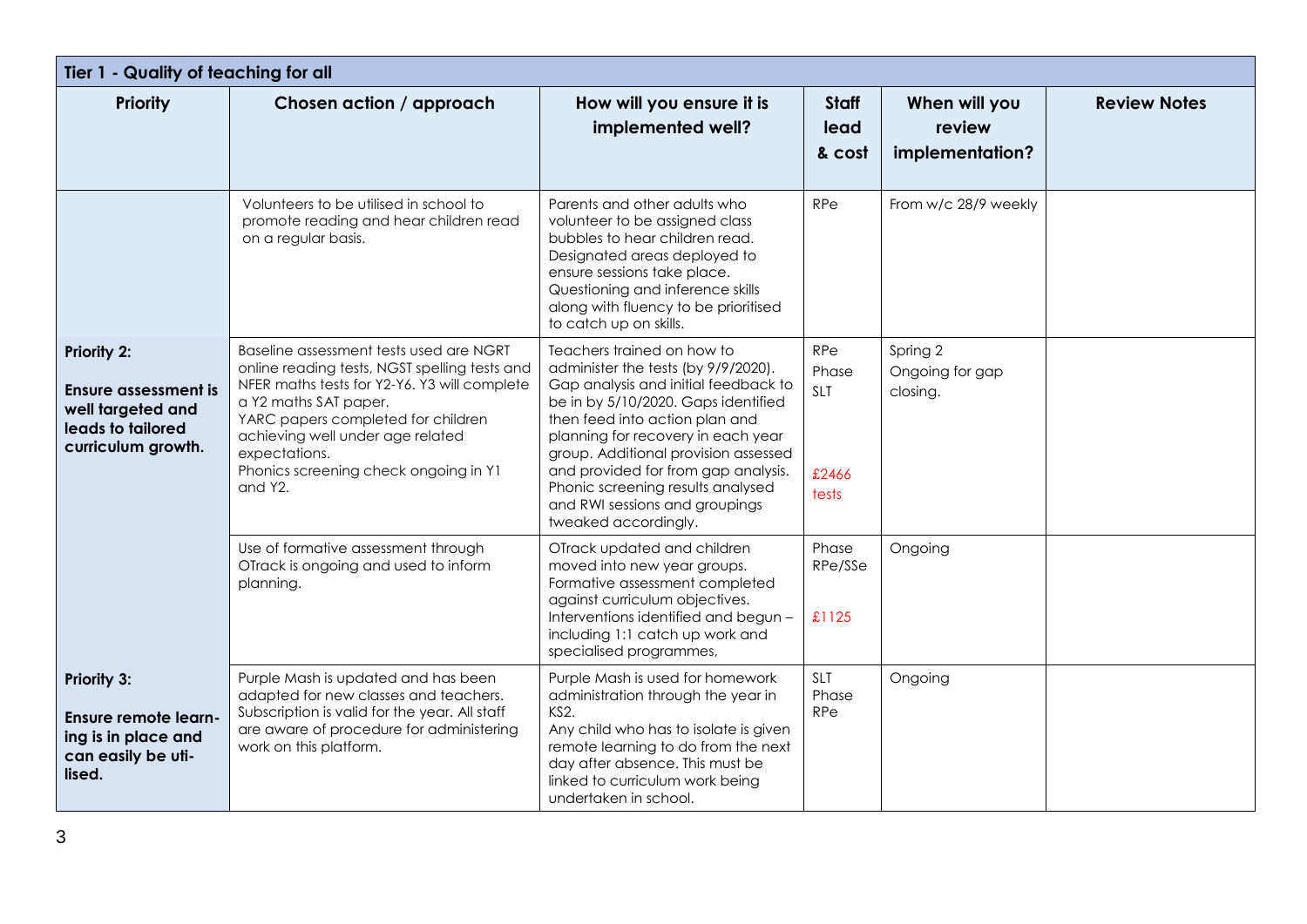| Tier 1 - Quality of teaching for all |                                                                                                                                                                                     |                                                                                                                                                                                                                                                                                                      |                                |                                            |                     |  |
|--------------------------------------|-------------------------------------------------------------------------------------------------------------------------------------------------------------------------------------|------------------------------------------------------------------------------------------------------------------------------------------------------------------------------------------------------------------------------------------------------------------------------------------------------|--------------------------------|--------------------------------------------|---------------------|--|
| <b>Priority</b>                      | Chosen action / approach                                                                                                                                                            | How will you ensure it is<br>implemented well?                                                                                                                                                                                                                                                       | <b>Staff</b><br>lead<br>& cost | When will you<br>review<br>implementation? | <b>Review Notes</b> |  |
|                                      |                                                                                                                                                                                     | If lockdown of the school or a<br>bubble occurs, the teacher can be<br>setting remote learning on the<br>platform from the next school day.<br>Live lessons over Microsoft Teams<br>resourced and staff trained. All<br>remote learning will be intrinsically<br>linked to work undertaken in class. | £1500                          |                                            |                     |  |
|                                      | Hardware for remote learning is purchased<br>to enable high quality interaction for online<br>lessons.                                                                              | Webcams and headsets purchased<br>for teachers and TAs who deliver<br>online learning.                                                                                                                                                                                                               | RPe<br>£425                    |                                            |                     |  |
|                                      | Other remote learning resources including<br>the Oak National Academy, White Rose<br>Maths and teachhandwriting.co.uk are to<br>be used to enhance skills and learning<br>remotely. | Teachers subscribed to and trained<br>on using other remote resources to<br>back up and enhance work on<br>Purple Mash. This is to be used for<br>homework as well as if the child is<br>absent from school.                                                                                         | <b>SLT</b><br>Phase<br>RPe     | Ongoing                                    |                     |  |
|                                      |                                                                                                                                                                                     |                                                                                                                                                                                                                                                                                                      | £397                           |                                            |                     |  |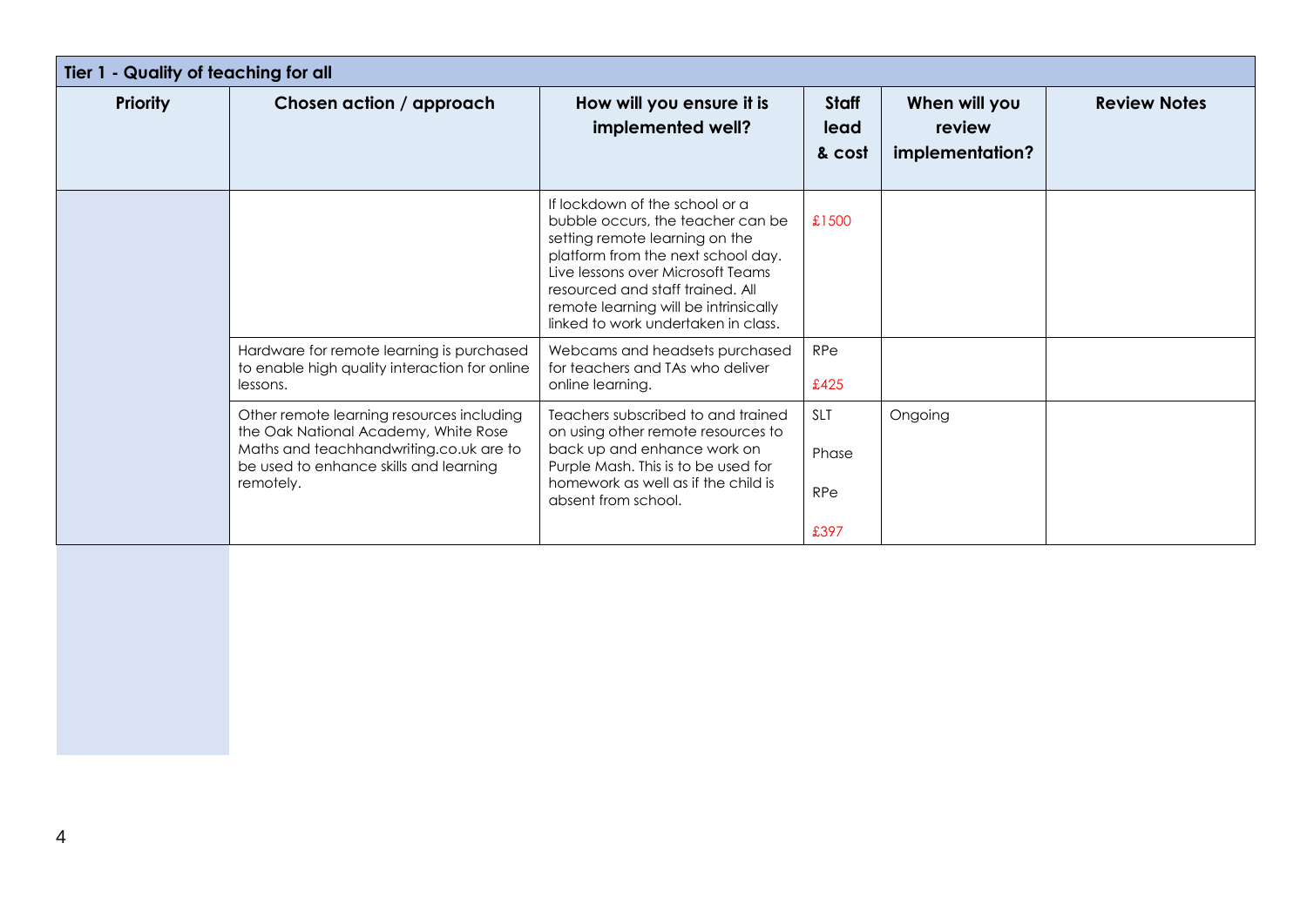| Tier 2 - Targeted academic support                                                                             |                                                                                                                                                                                                      |                                                                                                                                                                                                                                                                                                                                                                                                              |                                                                          |                                           |                     |  |
|----------------------------------------------------------------------------------------------------------------|------------------------------------------------------------------------------------------------------------------------------------------------------------------------------------------------------|--------------------------------------------------------------------------------------------------------------------------------------------------------------------------------------------------------------------------------------------------------------------------------------------------------------------------------------------------------------------------------------------------------------|--------------------------------------------------------------------------|-------------------------------------------|---------------------|--|
| <b>Priority</b>                                                                                                | Chosen action / approach                                                                                                                                                                             | How will you ensure it is<br>implemented well?                                                                                                                                                                                                                                                                                                                                                               | <b>Staff</b><br>lead &<br>cost                                           | When will you<br>review<br>implementation | <b>Review Notes</b> |  |
| Priority 1:<br><b>Ensure reading</b><br>and writing inter-<br>ventions are ro-<br>bust and well tar-<br>geted. | Slower progress group in phonics to be taught<br>by strongest reading teacher to secure rapid<br>progress and triangulation into other targeted<br>reading interventions.                            | Phonics lead to support teachers in<br>assessment, analysis and grouping<br>of children as well as the allocation<br>of reading teachers to groups.<br>Additional groups and tailored<br>phonics sessions take place 1:1 or in<br>small group work. Supporting<br>paperwork to be provided to<br>evidence and measure impact.                                                                                | Spr<br>Class<br>teachers<br><b>SLT</b>                                   | Spr 1                                     |                     |  |
|                                                                                                                | Focussed daily RWI Phonics 1:1 tutoring for<br>identified slower progress children to 'keep<br>up' with the programme.<br>Subscription to phonics online to offer in and<br>out of school resources. | Phonics Lead to support teachers in<br>the assessment, analysis and<br>identification of slower progress<br>children (data from screen to be<br>included and analysed) who require<br>additional support to 'keep up' and<br>progress through the programme<br>successfully. Supporting paperwork<br>to be provided to evidence and<br>measure impact.<br>RWI subscription for online learning<br>purchased. | Spr<br>Class<br>teachers<br><b>SLT</b><br>Subscripti<br>on cost<br>£1600 | Spr 1                                     |                     |  |
|                                                                                                                | Handwriting scheme to be tweaked to ensure<br>it is clear in purpose and can be continued if<br>a child enters isolation or school enters<br>lockdown.                                               | Introduction of scheme on<br>teachhandwriting.com - staff<br>trained on the scheme and parents<br>informed - regularly used as part of<br>homework through school.                                                                                                                                                                                                                                           | <b>SLT</b><br>Phase<br>£200                                              | Roll out Summer                           |                     |  |
|                                                                                                                | Frequent 1:1 reading by class teacher / tutor /<br>TA for children identified as not reading at<br>home and making slower progress or who<br>have fallen behind in reading.                          | Class teacher / tutor / TA to teach<br>reading on a 1:1 basis in additional<br>sessions. Ensure children have<br>appropriately phonetically / lexile<br>level matched books – new                                                                                                                                                                                                                            | Class<br>teachers /<br><b>TA</b><br><b>SLT</b><br>Staff                  | Spr 1                                     |                     |  |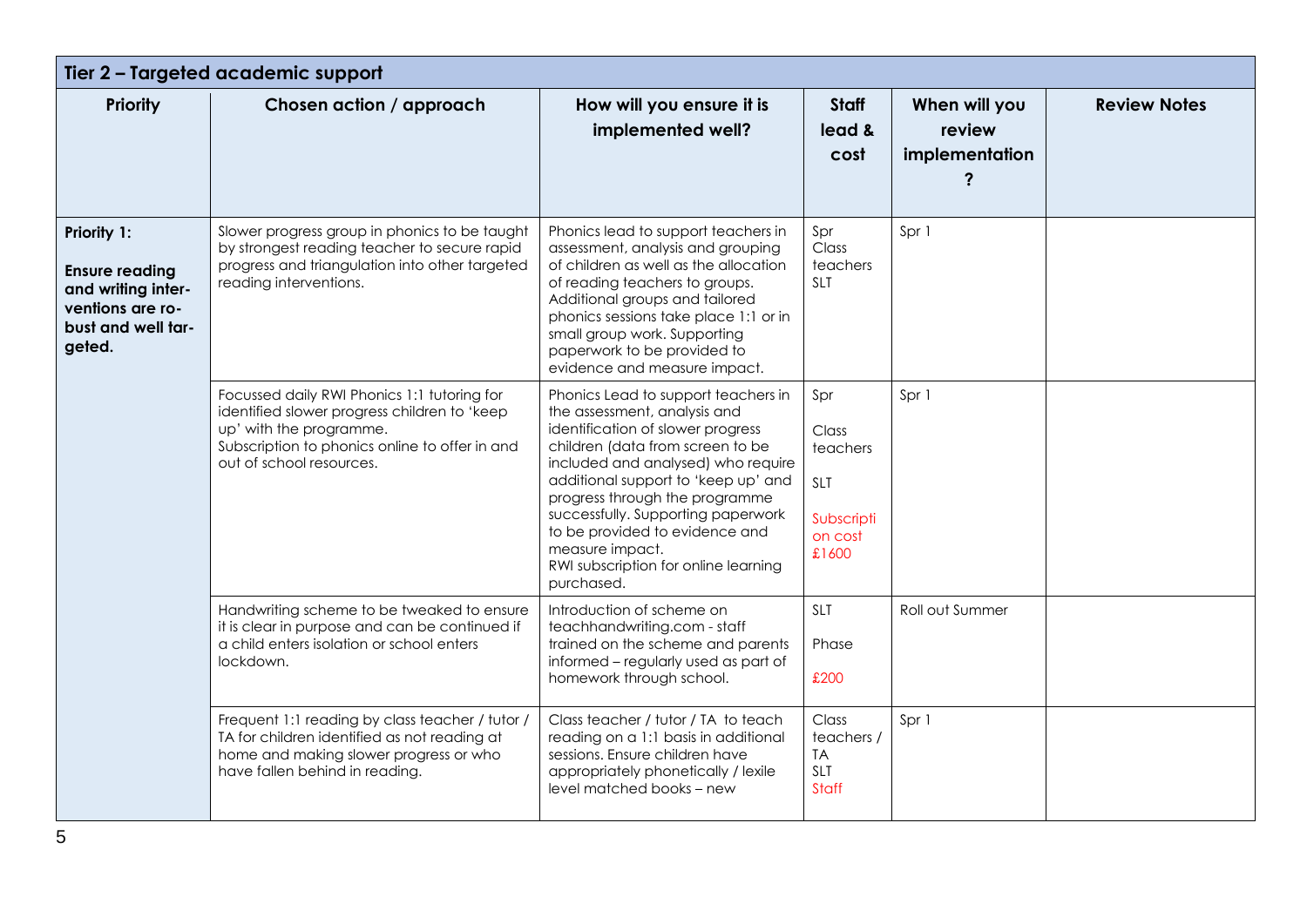| Tier 2 - Targeted academic support                                       |                                                                                                                                                                                               |                                                                                                                                                                                                                                                                                                                                                                                                                                            |                                                                                      |                                           |                     |  |
|--------------------------------------------------------------------------|-----------------------------------------------------------------------------------------------------------------------------------------------------------------------------------------------|--------------------------------------------------------------------------------------------------------------------------------------------------------------------------------------------------------------------------------------------------------------------------------------------------------------------------------------------------------------------------------------------------------------------------------------------|--------------------------------------------------------------------------------------|-------------------------------------------|---------------------|--|
| <b>Priority</b>                                                          | Chosen action / approach                                                                                                                                                                      | How will you ensure it is<br>implemented well?                                                                                                                                                                                                                                                                                                                                                                                             | <b>Staff</b><br>lead &<br>cost                                                       | When will you<br>review<br>implementation | <b>Review Notes</b> |  |
|                                                                          |                                                                                                                                                                                               | purchased where necessary.<br>Record to be kept in reading diary.                                                                                                                                                                                                                                                                                                                                                                          | £2238                                                                                |                                           |                     |  |
|                                                                          | RWI Phonics Fresh start programme to be<br>implemented for those children identified in<br>KS2 as not working at ARE in phonics and<br>reading.                                               | Phonics lead to support teachers<br>and support staff to identify children<br>and prepare targeted additional<br>sessions. Supporting paperwork to<br>be provided to evidence and<br>measure impact.                                                                                                                                                                                                                                       | Spr<br>KS2 staff<br><b>SLT</b><br>Lead and<br>TA <sub>S</sub><br>£3350               | Spr 2                                     |                     |  |
|                                                                          | Children to be identified as not working at<br>ARE in Y5 and Y6 and to be arranged into<br>focused intervention groups as well as those<br>identified as showing potential to achieve<br>AAR. | Y5 and Y6 teachers to work with SLT<br>to analyse data and performance<br>in writing so that identification of<br>children requiring support to reach<br>ARE or AAR is implemented. Use of<br>NTP and AGr to do additional 1:1<br>and group tuition above usual<br>interventions.<br>Reciprocal reading in KS2 is explicitly<br>linked to broader curriculum areas<br>and is clearly the main driver in the<br>teaching of these subjects. | <b>BHe</b><br>AGr<br>Class<br>teachers<br><b>SLT</b><br>BHe &<br><b>AGr</b><br>£7000 | Spr 2                                     |                     |  |
| Priority 2:<br><b>SEND intervention</b><br>is matched to<br>need and has | IEPs to be reviewed and targets updated to<br>meet current needs of identified SEND<br>individuals.                                                                                           | SENDCO to arrange and develop<br>IEP's liaising with class teachers to<br>match needs of identified<br>individuals, setting smart targets to<br>enable progress.                                                                                                                                                                                                                                                                           | SENDCO<br>All class<br>teachers<br><b>SLT</b><br><b>SENDCo</b><br>£1500              | Spr 2                                     |                     |  |
|                                                                          |                                                                                                                                                                                               |                                                                                                                                                                                                                                                                                                                                                                                                                                            |                                                                                      |                                           |                     |  |

l<br>U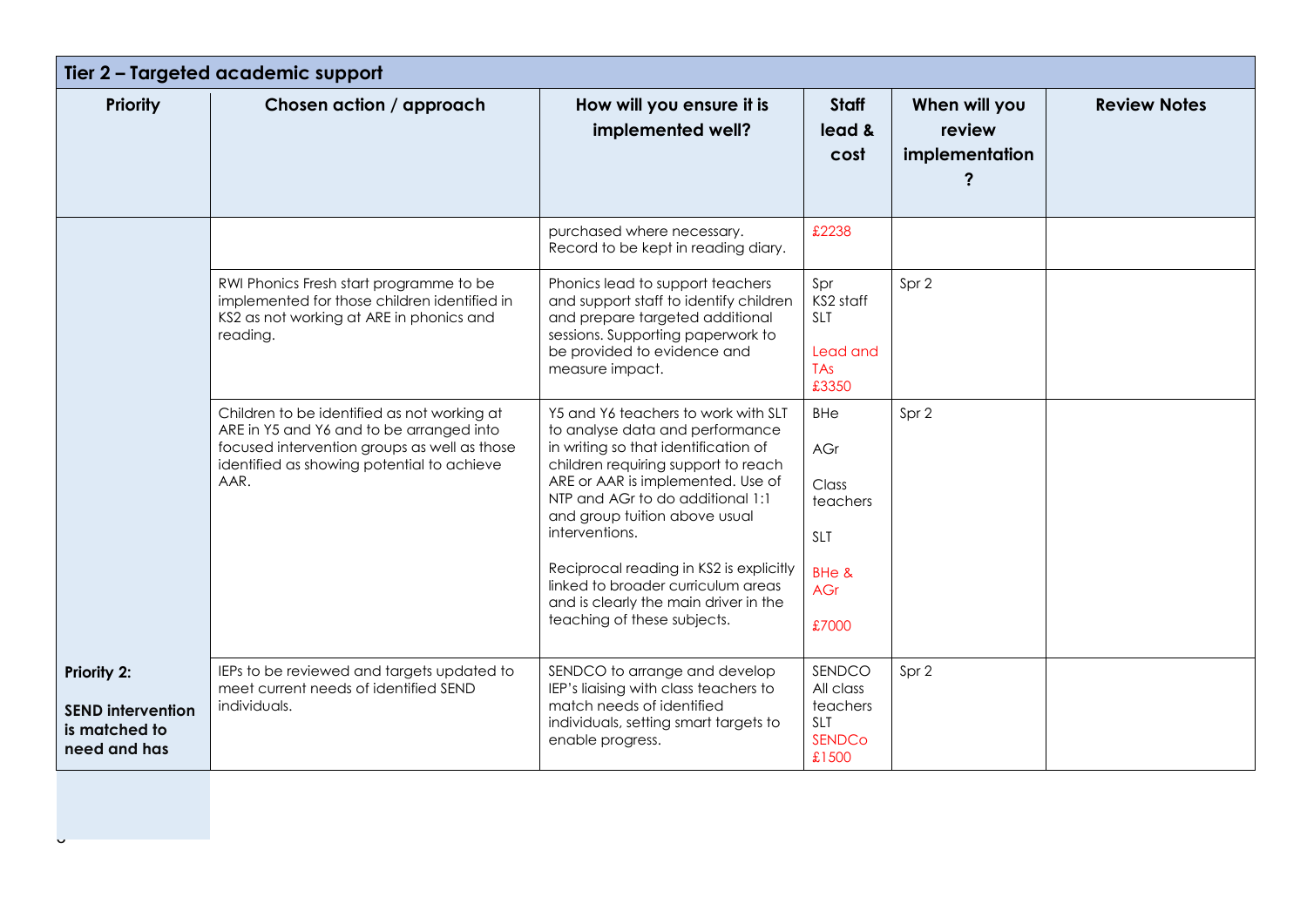| Tier 2 - Targeted academic support                                                                                                       |                                                                                                                                                                                                        |                                                                                                                                                                                                                                                                        |                                                     |                                           |                     |  |  |
|------------------------------------------------------------------------------------------------------------------------------------------|--------------------------------------------------------------------------------------------------------------------------------------------------------------------------------------------------------|------------------------------------------------------------------------------------------------------------------------------------------------------------------------------------------------------------------------------------------------------------------------|-----------------------------------------------------|-------------------------------------------|---------------------|--|--|
| <b>Priority</b>                                                                                                                          | Chosen action / approach                                                                                                                                                                               | How will you ensure it is<br>implemented well?                                                                                                                                                                                                                         | <b>Staff</b><br>lead &<br>cost                      | When will you<br>review<br>implementation | <b>Review Notes</b> |  |  |
| clear targets to<br>close gaps in<br>learning.                                                                                           | Personalised and targeted learning plans to<br>be put in place for identified SEND children in<br>their area(s) of need.                                                                               | SENCO to oversee and support<br>specific additional learning plans in<br>speech & language, phonics,<br>reading and writing (and any<br>additional need) to be<br>implemented by class teachers and<br>support staff.                                                  | SENDCO<br>All class<br>teachers<br><b>SLT</b>       | Spr 2                                     |                     |  |  |
|                                                                                                                                          | Specialised professionals to carry out targeted<br>support work with SEND individuals and<br>support the school to meet individual needs<br>and personalised programmes.                               | SENDCO to liaise with external<br>agencies and professionals to<br>ensure identified SEND children<br>receive appropriate targeted<br>additional learning support. These<br>include EPS, SALT etc.                                                                     | SENDCO<br><b>SLT</b><br>SALT, HIT<br>£2000          | Spr 2                                     |                     |  |  |
| Priority 3:<br>More able<br>children are<br>assessed, gaps<br>identified and<br>access a<br>curriculum which<br>accelerates<br>learning. | Children to be provided with sufficient<br>challenge, high expectations and interesting<br>ranges of opportunities to read and write<br>across the curriculum, including producing<br>extended pieces. | Teachers to be supported by SLT to<br>develop a curriculum which gives<br>ambitious, purposeful opportunities<br>to read and write extensively across<br>the curriculum subjects.                                                                                      | Class<br>teachers<br>SLT                            | Spr 2                                     |                     |  |  |
|                                                                                                                                          | Children to be identified as showing the<br>potential to achieve at a higher level in<br>reading, writing, maths and to receive<br>targeted teaching and challenging in order<br>to support progress.  | Teachers to be supported by SLT to<br>use assessment to analyse and<br>identify children to work on<br>focussed challenges to accelerate<br>progress above ARE. Additional<br>tutored sessions to be in place for<br>children using AGr and the NTP<br>where required. | <b>BH</b><br>AGr<br>Class<br>teachers<br><b>SLT</b> | Spr 2                                     |                     |  |  |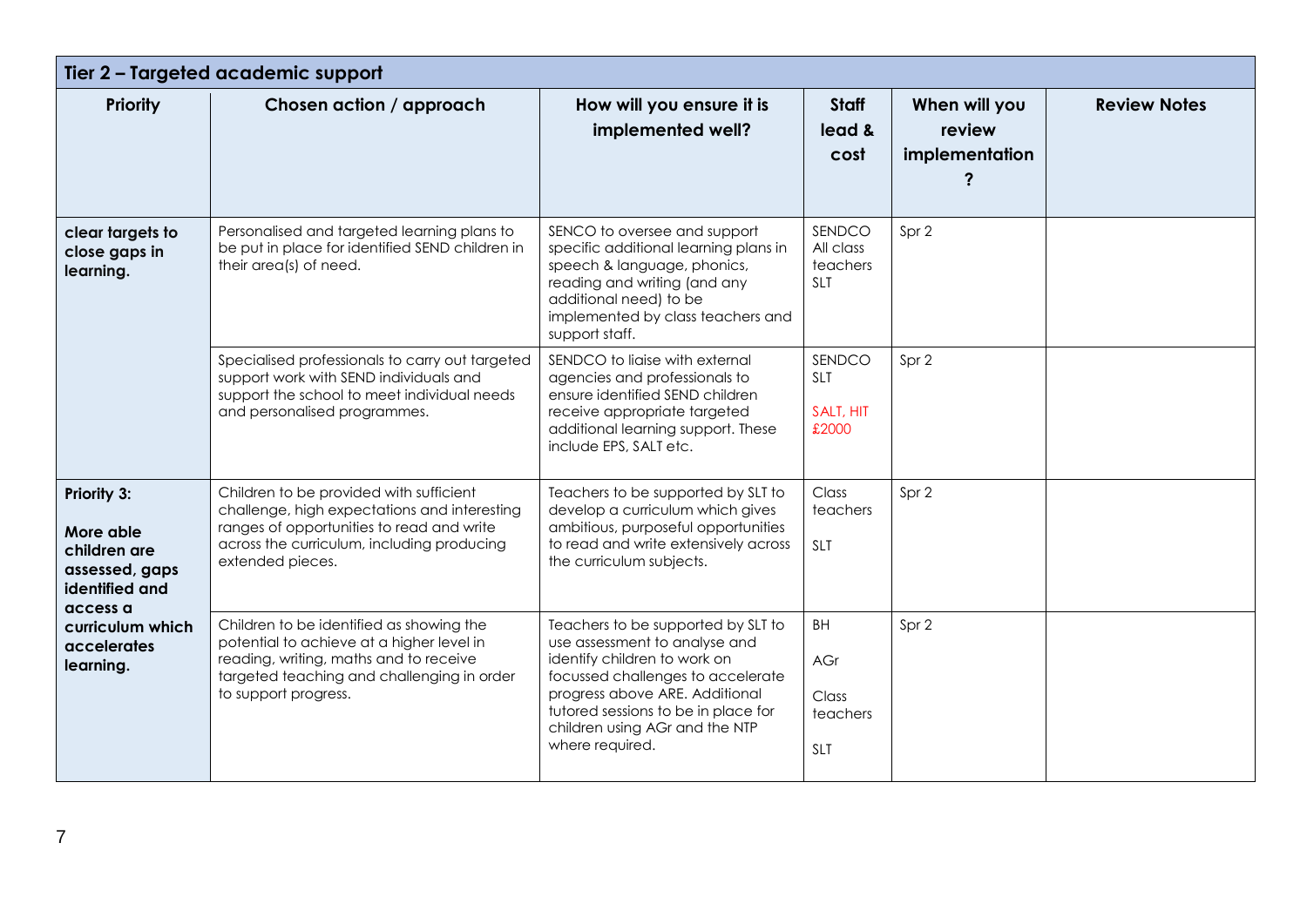| Tier 2 - Targeted academic support |                                                                                                                            |                                                                                                                                                                                                                                                  |                                |                                           |                     |  |
|------------------------------------|----------------------------------------------------------------------------------------------------------------------------|--------------------------------------------------------------------------------------------------------------------------------------------------------------------------------------------------------------------------------------------------|--------------------------------|-------------------------------------------|---------------------|--|
| <b>Priority</b>                    | Chosen action / approach                                                                                                   | How will you ensure it is<br>implemented well?                                                                                                                                                                                                   | Staff<br>lead &<br>cost        | When will you<br>review<br>implementation | <b>Review Notes</b> |  |
|                                    |                                                                                                                            |                                                                                                                                                                                                                                                  | AGr / NTP<br>as cost<br>above  |                                           |                     |  |
|                                    | Children to learn through talk but also learn<br>'to talk' with a focus on the more able<br>children via the Oracy agenda. | Oracy lead to support teachers to<br>embed learning through talk<br>strategies in the classroom and<br>identify children to begin a 'learn to<br>talk' programme as part of the<br>Oracy framework to support oral<br>competency and confidence. | RT<br>Class<br>teachers<br>SLT | Spr 2                                     |                     |  |
|                                    | Subscription to RoSIS basic package for extra<br>services.                                                                 | Use of RoSIS CPD and services to aid<br>in-school and online learning.                                                                                                                                                                           | Subscripti<br>on cost<br>£2500 | Ongoing                                   |                     |  |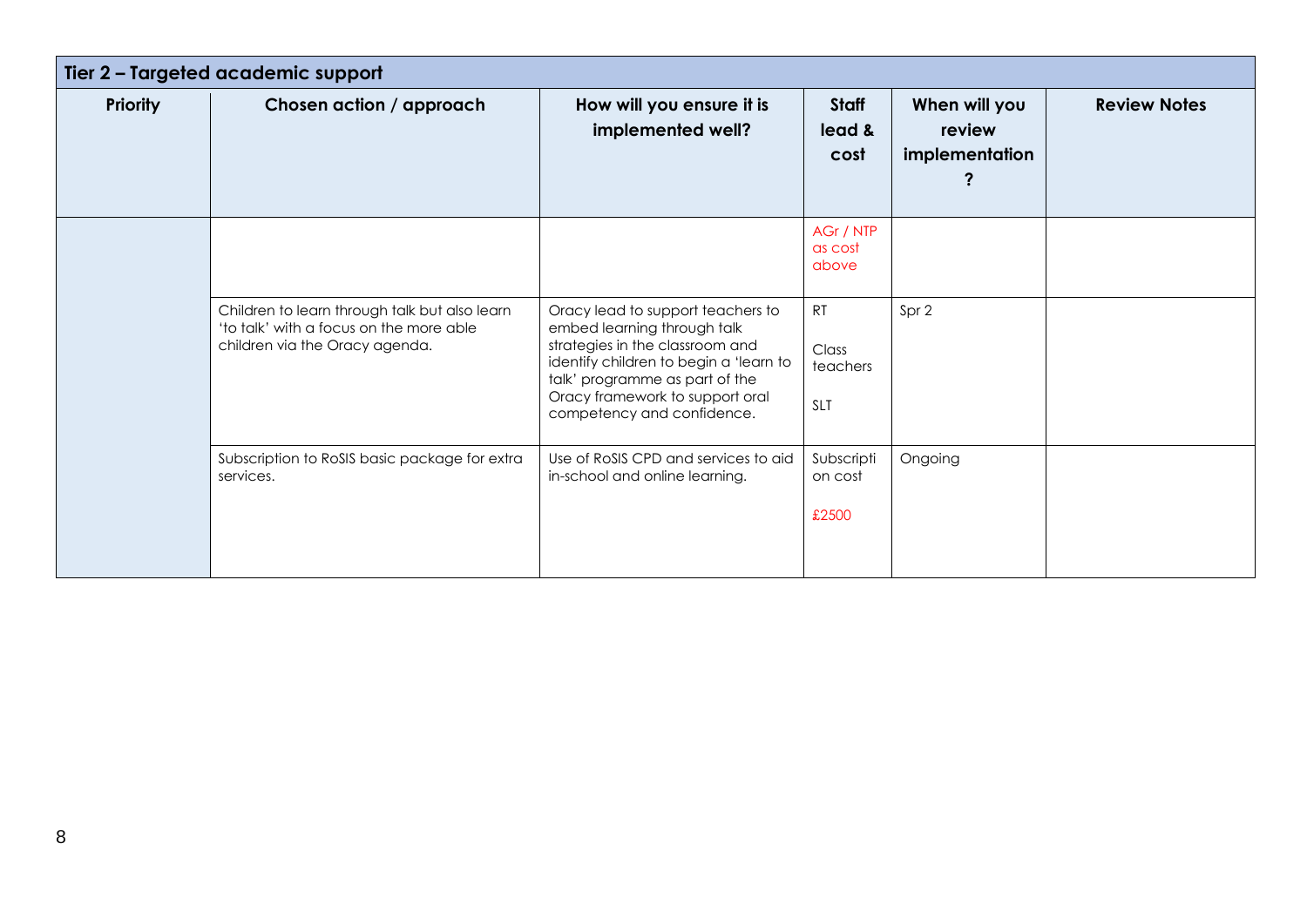| Tier 3 - Wider strategies                                                                                    |                                                                                                                                                                             |                                                                                                                                                                                                                                                                                                                                                                                                                                                                   |                                                                                                 |                                                |                     |  |
|--------------------------------------------------------------------------------------------------------------|-----------------------------------------------------------------------------------------------------------------------------------------------------------------------------|-------------------------------------------------------------------------------------------------------------------------------------------------------------------------------------------------------------------------------------------------------------------------------------------------------------------------------------------------------------------------------------------------------------------------------------------------------------------|-------------------------------------------------------------------------------------------------|------------------------------------------------|---------------------|--|
| Priority                                                                                                     | Chosen action / approach                                                                                                                                                    | How will you ensure it is<br>implemented well?                                                                                                                                                                                                                                                                                                                                                                                                                    | <b>Staff</b><br>lead &<br>cost                                                                  | When will you<br>review<br>implementation<br>? | <b>Review Notes</b> |  |
| Priority 1:<br><b>ICT hardware and</b><br>software to be<br>enhanced to en-<br>sure curriculum<br>provision. | Initial purchase of one class set of iPads and<br>trolley for movement around school. This links<br>to Purple Mash (see section 1).                                         | Coordinator to collate action plan,<br>purchase iPads and in conjunction<br>with new ICT Trust lead implement<br>staff training. This would be an<br>additional resource which is not<br>currently used in school and would<br>provide improved in-class support in<br>learning, over and above the IT<br>infrastructure money already<br>allocated elsewhere. Dedicated staff<br>meeting time given to train on<br>software and use of iPad in the<br>classroom. | RJo<br>RPe<br><b>ICT</b><br>£10000                                                              | End of Spr 2                                   |                     |  |
|                                                                                                              | ICT coordinator has action plan in place with<br>allocation of funds for apps and selected<br>software to enhance both intervention and<br>whole class catch up curriculum. | Incorporated into the action plan will<br>be a list of additional suitable catch-<br>up resources tailored to reading<br>(primarily) alongside other subjects.<br>Subscription to Purple Mash and<br>White Rose maths Premium are<br>continued and deemed high priority<br>for intervention and tailored class<br>catch up curriculum.<br>Subscription to parents evening<br>software to be purchased.                                                            | RJo<br><b>RPe</b><br>Cost<br>included<br>as above<br>$-$ plus $£50$<br>for<br>suitable<br>apps. | End of Spr 2                                   |                     |  |
|                                                                                                              | Purchase of 1 iPad per teacher to aid with<br>quicker and more accurate assessment.                                                                                         | Use of OTrack for assessment and<br>forthcoming Juniper reading<br>technology requires an iPad per class<br>for assessment and curriculum apps<br>set up. These to be purchased and<br>training given as above.                                                                                                                                                                                                                                                   | RJo<br><b>RPe</b><br>Cost<br>included<br>as above                                               | End of Spr 2                                   |                     |  |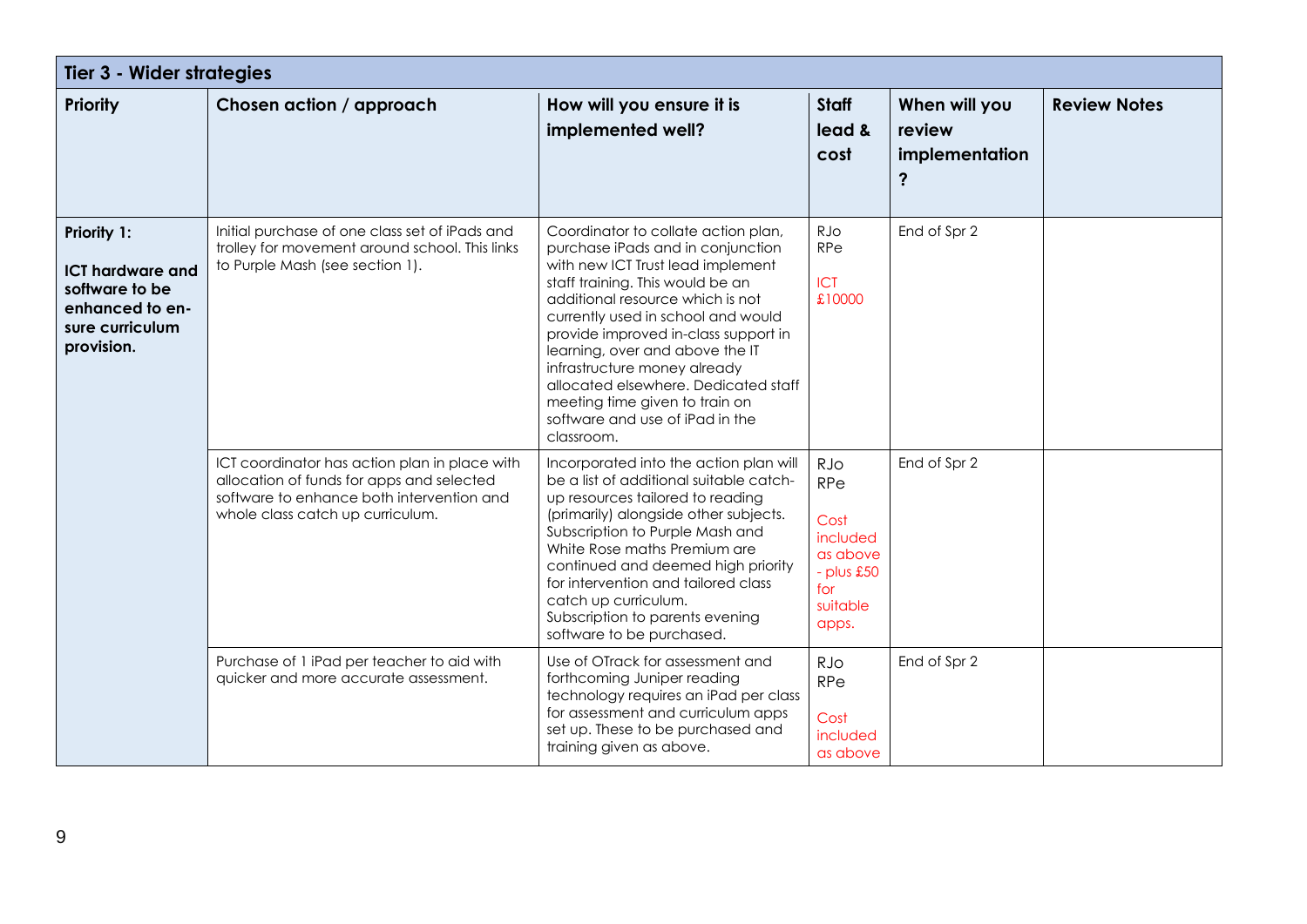| Tier 3 - Wider strategies                                                                                                                                    |                                                                                                                                                                                                                                                 |                                                                                                                                                                                                                                                                                                                                                                                                                                                 |                                                                                   |                                                              |                     |  |  |
|--------------------------------------------------------------------------------------------------------------------------------------------------------------|-------------------------------------------------------------------------------------------------------------------------------------------------------------------------------------------------------------------------------------------------|-------------------------------------------------------------------------------------------------------------------------------------------------------------------------------------------------------------------------------------------------------------------------------------------------------------------------------------------------------------------------------------------------------------------------------------------------|-----------------------------------------------------------------------------------|--------------------------------------------------------------|---------------------|--|--|
| <b>Priority</b>                                                                                                                                              | Chosen action / approach                                                                                                                                                                                                                        | How will you ensure it is<br>implemented well?                                                                                                                                                                                                                                                                                                                                                                                                  | <b>Staff</b><br>lead &<br>cost                                                    | When will you<br>review<br>implementation<br>?               | <b>Review Notes</b> |  |  |
| <b>Priority 2:</b><br><b>Pastoral provision</b><br>to be tailored to<br>those children<br>who require it for<br>effective reinte-<br>gration into<br>school. | Assessment of children is completed swiftly on<br>arrival using information gained over<br>lockdown period and in first two weeks of<br>term.<br>Specialised pastoral time given to those<br>children who are not coping with<br>reintegration. | Children deemed at risk assessed by<br>class teacher, pastoral lead and<br>SENDCo in first two weeks of term.<br>Assessments include (non-<br>exhaustively) house of worries, Boxall<br>profile, consultation with parents,<br>testing and therapy sessions<br>(timetabled with pastoral lead).<br>Tailored risk assessments and<br>transition plans plans drawn up for<br>'at risk' children and distributed to<br>TAs and teachers to follow. | SENDCo<br>Pastoral<br>lead<br><b>RPe</b><br>Phase<br>Coordina<br>tor time<br>£700 | Spr 2<br>Ongoing to tweak<br>provision according<br>to need. |                     |  |  |
|                                                                                                                                                              | MAST sessions in place and offered to those<br>children who are assessed to require these.                                                                                                                                                      | Communication between pastoral<br>lead, SGr and NBa (MAST) to take<br>place in first two weeks of term to<br>determine children in need and tailor<br>any additional sessions. From week<br>three, sessions in place for children to<br>access counsellling. Regular weekly<br>reports filed to Principal and pastoral<br>lead acted upon to tailor need<br>regularly.                                                                          | <b>NBr</b><br>SGr<br>LLa<br><b>RPe</b>                                            | Ongoing                                                      |                     |  |  |
|                                                                                                                                                              | Dedicated time for high priority well-being<br>sessions is given in the first three weeks of term<br>(assessed and extended if required) in the<br>classroom.                                                                                   | Teachers deliver age appropriate<br>sessions at the start of term that allow<br>children to talk freely about their<br>experiences in lockdown and<br>reintegrate with their peers through<br>social activities within their bubble.<br>Any children deemed at risk follow<br>procedures outlined above.                                                                                                                                        | Teachers<br>Phase<br><b>RPe</b>                                                   | Spr 2                                                        |                     |  |  |